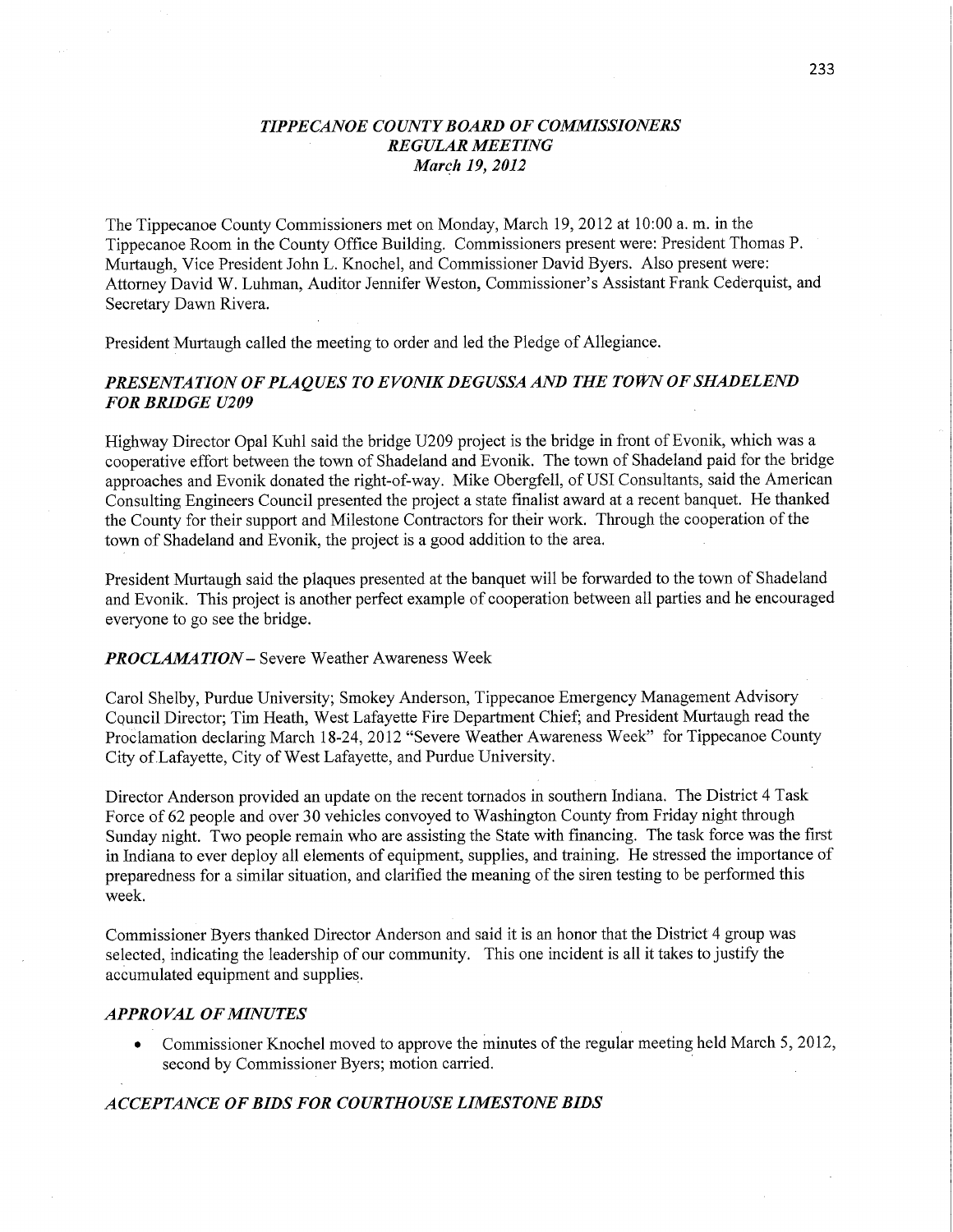President Murtaugh said this project is for repairs to the Courthouse limestone.

Attorney Luhman opened and read the following bids:

| <b>COMPANY NAME</b>             | <b>BASE BID</b> | ATT1       | ALT2       | ALT <sub>3</sub> | ATT4      | ALT <sub>5</sub> |
|---------------------------------|-----------------|------------|------------|------------------|-----------|------------------|
|                                 |                 |            |            |                  |           |                  |
| General Restoration Corporation | \$179.400       | $+121,300$ | $+125,600$ | $+172.100$       | $+37.920$ | $+34.200$        |
| <b>Blakley Corporation</b>      | \$222,300       | $+81,600$  | $+90.900$  | $+194.000$       | $+61,000$ | $+33.800$        |
| Wells Masonry Restoration, Inc. | \$338,700       | $+175,300$ | $+171,600$ | $+285.700$       | $+86,400$ | $+93,800$        |
| Glenroy Construction, Inc.      | \$232,600       | $+116,700$ | $+147,000$ | $+155,200$       | $+96.400$ | $+73.100$        |

Attorney Luhman recommended taking the bids under advisement for review and compliance of the bid specifications.

President Murtaugh explained the base bid is for the North Facad; Alternate 1 is the West Elevation; Alternate 2 is the East Elevation; Alternate 3 is the **South** Elevation; Alternate 4 is Chimney Repairs; and Alternate 5 is the Perimeter Wall.

**0** Commissioner Knochel moved to take the bids for the Courthouse limestone repairs under advisement as presented, second by Commissioner Byers; motion carried

# *PRESENTATION* OF *ACCOUNT S PAYABLE VOUCHERS*

**0** Commissioner Knochel moved to approve the accounts payable vouchers for March 7, 8, 9, 14, 15, 16, and 19, 2012 as submitted with no exception, second by President. Byers; motion carried.

# *HIGHWAY* - Opal Kuhl

# **Contract** for **Engineering Services from Beam, Longest** and **Neff,** L. L. C. **Consulting Engineers** for CR 675 **East Drainage Improvement Project**

Director Kuhl said the contract is for engineéring services of a survey and design work for an erosion problem on CR 675 East. The survey is \$12,800 and the design is \$16,600. "If needed, not to exceed" items are also included for right-of-way; \$9,500; soils, \$5,900; and assistance with bidding documents, \$2,500.

**0** Commissioner Knochel moved to approve the contract with Beam, Longest, and Neff for the project on CR 675, second by Commissioner Byers; motion carried.

# CARY HOME/YOUTH SERVICES - Rebecca Humphrey RFP for **Residential Services** for DCS

Director Humphrey said to be licensed as a residential treatment facility, Cary Home has to contract with the Department of Child Services (DCS). Beginning in January, 2013, to be contracted with DCS, Cary Home will need to complete a response to proposals. Approval is requested to submit the proposal for residential service which is due April 17.

**•** Commissioner Knochel moved to approve the RFP request as presented, second by Commissioner Byers; motion **carried.**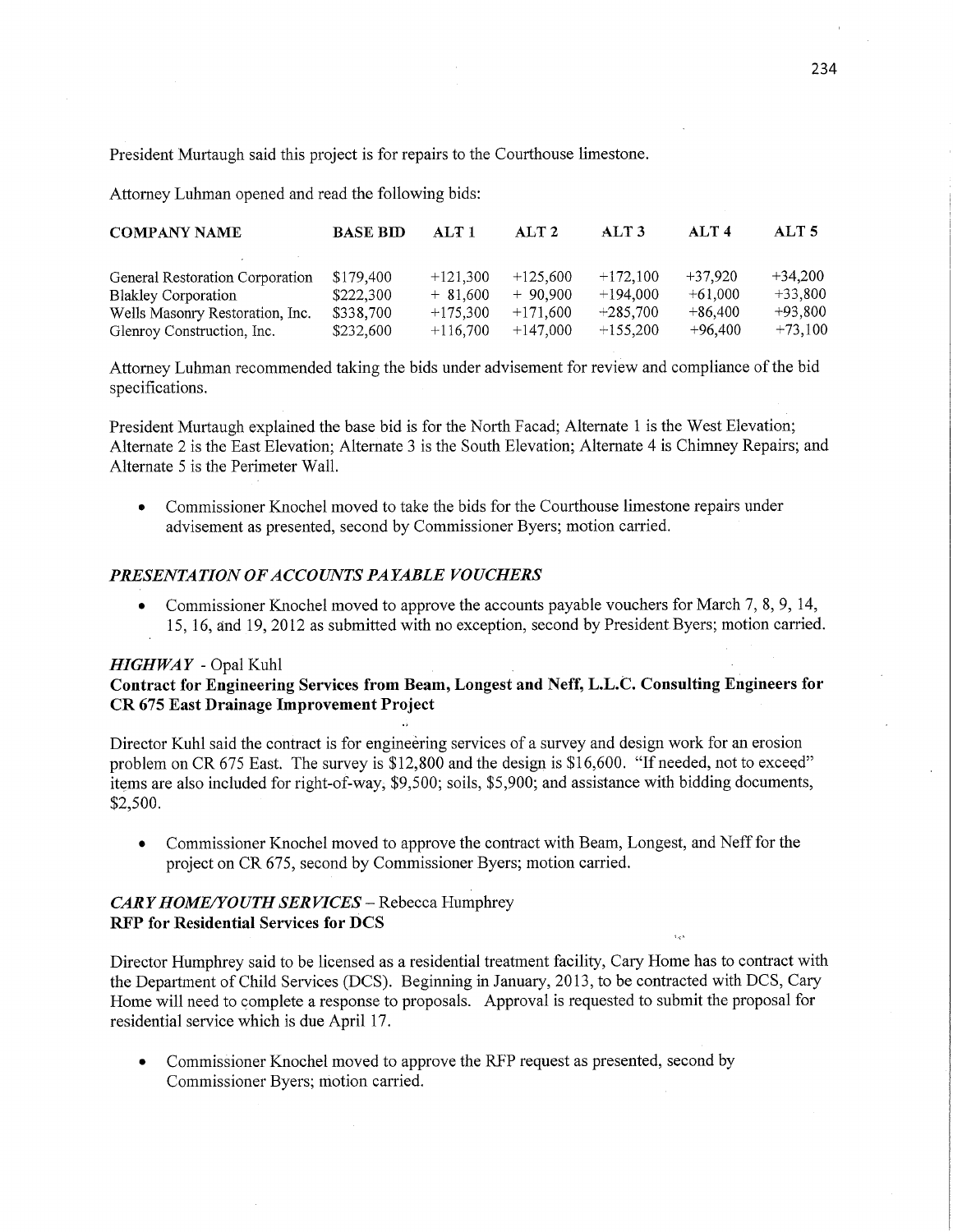# **SPONSORSHIP AGREEMENTS** 'Round the **Fountain** Art Fair

Janie Peters requested approval of a Sponsorship Agreement for the 39<sup>th</sup> Annual 'Round the Fountain Art Fair, scheduled for Saturday, May 26, 2012. Security has been arranged and she will meet with the Parks Department to confirm trees are trimmed for the set-up of tents.

**0** Commissioner Knochel moved to approve the 'Round the Fountain Art Fair agreement, second by Commissioner Byers; motion carried.

#### **Child Abuse** Prevention **Month-**

Cheryl Wolfschlag, CASA Volunteer Coordinator, said this is the 25<sup>th</sup> year in Tippecanoe County for CASA. April is Child Abuse Prevention Month beginning with a Proclamation on April  $2<sup>nd</sup>$  at the Courthouse. Approval is requested to place blue ribbons around the Courthouse; A CASA appreciation dinner will be held on April  $16<sup>th</sup>$  at Lafayette Theatre. April 26<sup>th</sup>, a Tippecanoe Child Abuse Prevention luncheon will be held at the YWCA. There are 86 volunteers with current cases representing 190 children. There are 136 sworn in available Volunteers who may not have <sup>a</sup>case for various reasons. An additional class of *9* will be sworn in April 9. Currently, 21 children are on a waiting list.

**0** Commissioner Knochel moved to approve the sponsorship as presented, second by Commissioner Byers; motion carried.

#### **Contract** for **Fairgrounds** A/C **Project**

Commissioner Byers said the contract is with Tecton Construction Management, Inc. to add air conditioning to the Home Economic building, and possibly the Exhibit Hall building. The proposal is \$12,850 for design services; \$2,280 for bidding services; and \$12,200 for construction supervision. Funding for this project is from various donations and money left over from the cattle barn project. Adding A/C to the two buildings should increase the rental income.

**0** Commissioner Byers moved to approve the contract, second by Commissioner Knochel; motion carried.

### **ORDINANCE 2012-15-CM Amending County Clerk Fees**

Clerk Christa Coffey said the Ordinance covers: the \$.50 the County receives on each transaction of the Courthouse **ATM,** directing it to the General Fund; allows the'Clerk's office to charge \$7.00 for the preparation of the Sheriff Sale order, \$6.00 goes to the General Fund and \$1.00 into the Record Perpetuation Fund; and overpayment, if over \$3.00, would be processed as an overpayment and returned. If under \$3.00, it will be directed to the **Record** Perpetuation Fund. Council approval is required for use of the Record Perpetuation Fund.

President Murtaugh asked for public comment or comments from Commissioners. There were none.

Auditor Weston recorded the vote:

| <b>Byers</b> | Aye |
|--------------|-----|
| Knochel      | Aye |
| Murtaugh     | Aye |